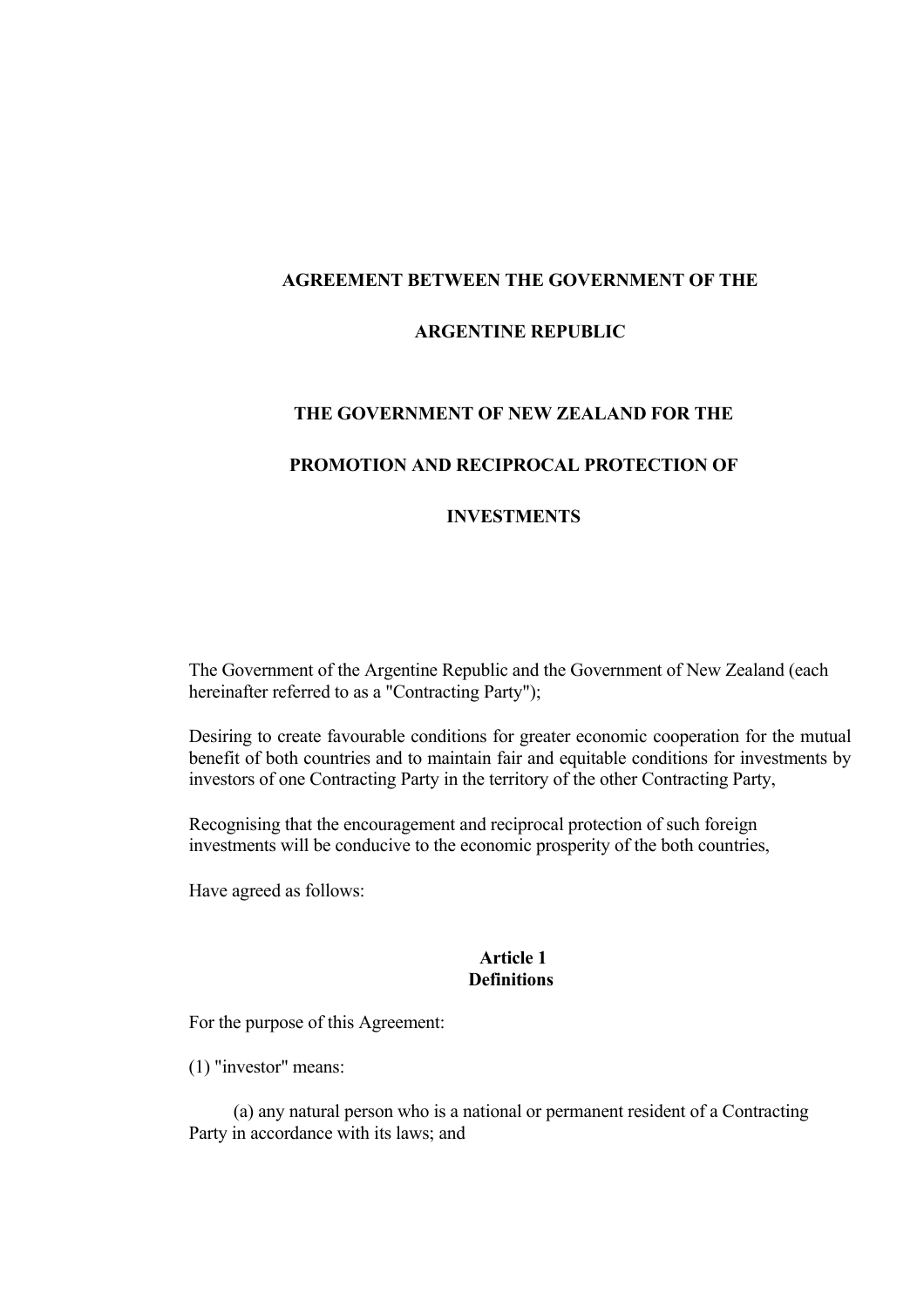(b) any company, partnership, firm, corporation, business association or body, or other legally recognised entity incorporated, established, registered, constituted, or otherwise duly organised in accordance with the laws in force in a Contracting Party and having its head office located in the territory of that Contracting Party.

(2) "investment" means in conformity with the laws and regulations of the Contracting Party in whose territory the investment is made, every kind of asset which has been invested by an investor of one Contracting Party in the territory of the other Contracting Party in accordance with the latter's laws. It includes, though not exclusively, any:

(a) movable and immovable property and any other property rights such as mortgages, usufruct, liens or pledges;

(b) shares, stocks, debentures and similar interests in companies;

F

(c) titles or claims to money or to any performance under contract having a financial value, loans only being included when they are directly related to a specific investment;

(d) intellectual property rights including in particular copyrights, patents for inventions, industrial designs, trade marks, trade names, technical processes, plant variety rights, know-how and goodwill;

(e) business concessions conferred by law or under contract, including concessions to search for, cultivate, extract or exploit natural resources.

A change in the form in which assets are invested does not affect their character as investments, provided that the assets continue to be invested in accordance with the laws and regulations of the Contracting Party receiving them\_ .

(3) "returns" means a monetary amount yielded by or derived from an investment including, though not exclusively, profits, earnings, dividends, interest, capital gains, royalties, proceeds of liquidation, loan repayments and fees;

(4) "territory" means the national territory of either Contracting Party including those maritime areas adjacent and beyond the outer limit of the territorial sea of the national territory, over which the Contracting Party concerned may, in accordance with international law, exercise sovereign rights or jurisdiction.

## **Article 2 Scope of Application**

(1) The present Agreement shall apply to investments in the territory of one Contracting Party made in accordance with its laws, rules, and regulations, prior to or after the entry into force of the Agreement, by investors of the other Contracting Party. It shall however not be applicable to differences or disputes arising out of measures taken by either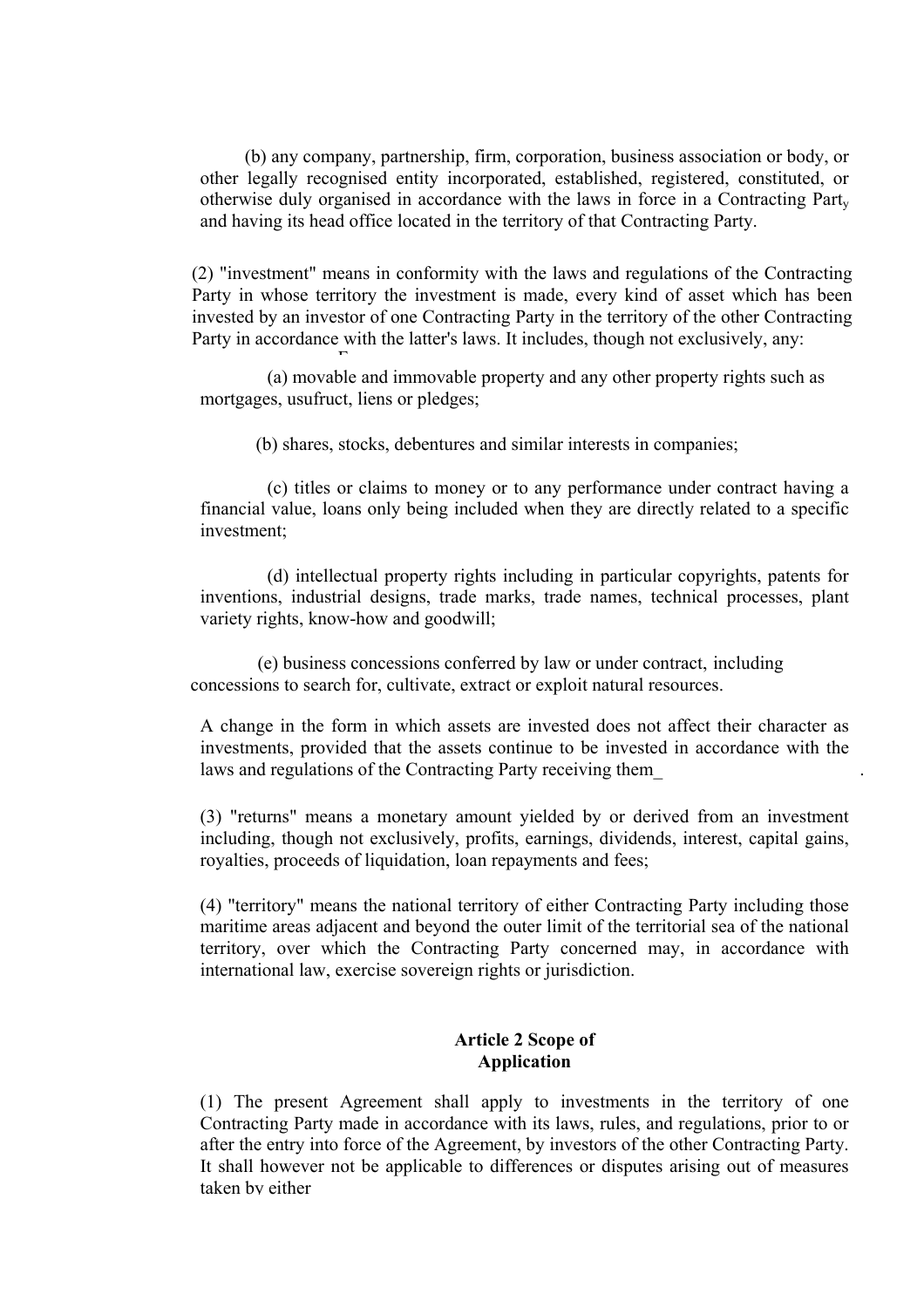Contracting Party prior to its entry into force or to disputes involving a Contracting Party directly related to events which occurred prior to its entry into force.

(2) The provisions of this Agreement shall not apply to investments made by natural persons who are nationals of one Contracting Party in the territory of the other Contracting Party if such persons have, at the time of the investment, been domiciled in the latter Contracting Party for more than two years, unless it is proved that the investment was admitted into its territory from abroad.

## **Article 3**

### **Admission, Promotion and Protection of Investments**

(1) Each Contracting Party shall encourage and create favourable conditions for investors of the other Contracting Party to make investments in its territory and, subject to its right to exercise powers conferred by its laws, shall admit such investments.

(2) Investments and returns of investors of each Contracting Party shall at all times be accorded fair and equitable treatment in the territory of the other Contracting Party. Neither Contracting Party shall in any way impair by unreasonable or discriminatory measures the management, maintenance, use, enjoyment, sale and disposal of investments in its territory by investors of the other Contracting Party. Each Contracting Party shall observe, in accordance with its laws, any obligation it may have entered into with regard to investments of investors of the other Contracting Party.

(3) The Contracting Parties shall to the extent possible encourage exchanges of information on relevant investment matters. In particular, the Contracting Parties shall exchange information on cases under their investment laws, regulations and policies where the treatment applying to investments of other countries differs from that applying to their own investors.

# **Article 4 Most Favoured Nation and National Treatment**

(1) Each Contracting Party shall in its territory accord to investments and returns of the investors of the other Contracting Party treatment which is no less favourable than that accorded to investments and returns of investors of any third country or, subject to its laws and regulations, than the treatment accorded to its own investors.

(2) For the avoidance of doubt it is confirmed that the treatment provided for in paragraph (1) of this Article shall apply to investments and returns of investors only after the establishment of the investment.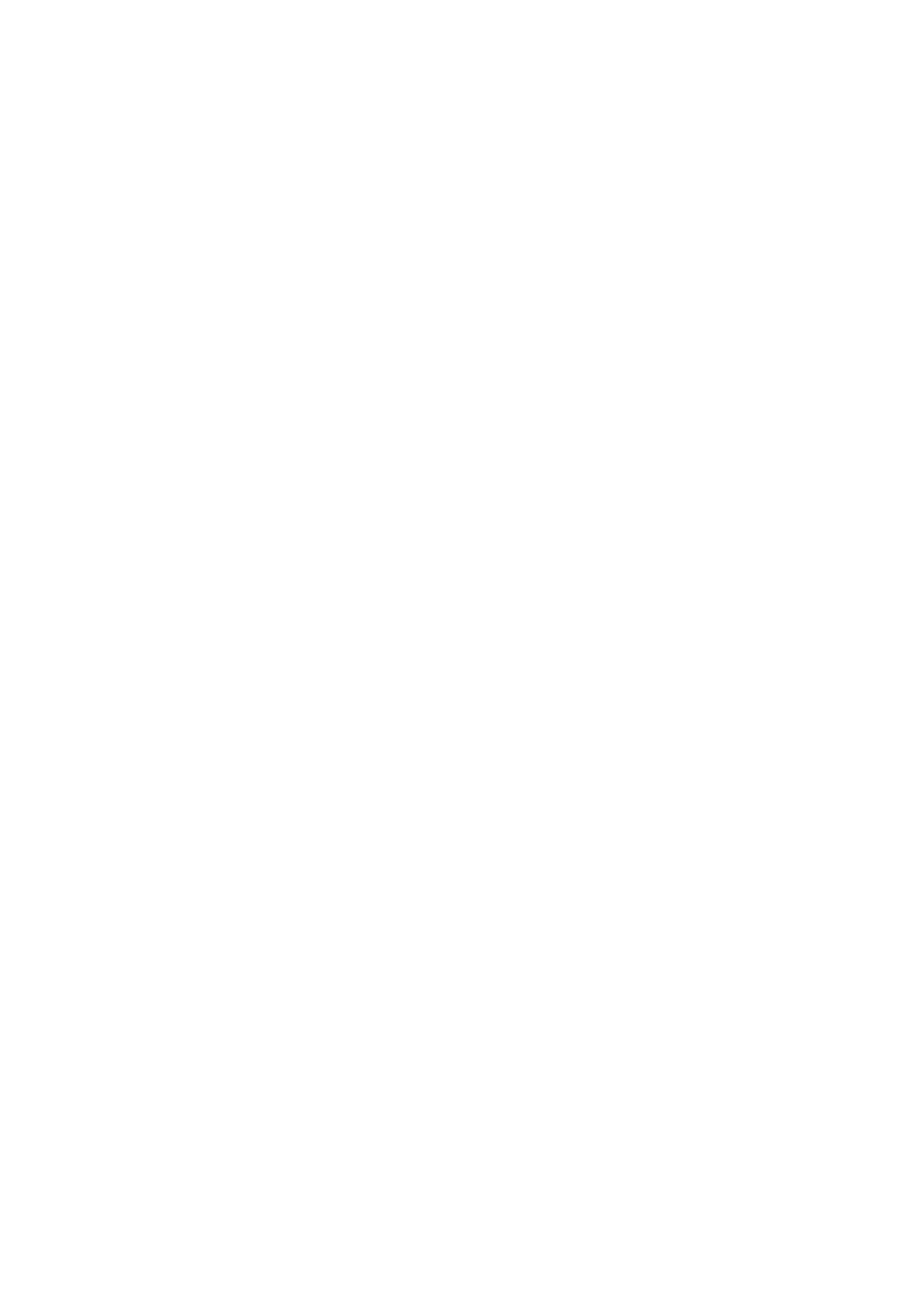# **Article 5**

### **Exceptions**

(1) The provisions of this Agreement shall not be construed so as to oblige one Contracting Party to extend to the investors of the other Contracting Party the benefit of any treatment, preference or privilege resulting from any customs union, free trade area common market, regional economic organisation or similar international Agreement to

which either Contracting Party is or may become a party. The provisions of this Agreement will neither be construed so as to extend to New Zealand investors the benefit of any treatment, preference or privilege resulting from the bilateral agreements providing for concessional financing concluded by the Republic of Argentina with Italy on 10 December 1987 and with Spain on 3 June 1988.

(2) The provisions of this Agreement shall not apply to matters of taxation in the territory of either Contracting Party. Such matters shall be governed by the domestic laws of each Contracting Party and the terms of any agreement relating to taxation concluded between the Contracting Parties.

(3) The provisions of this Agreement shall in no way limit the right of either Contracting

Party to take any measures (including the destruction of plants and animals, confiscation of property or the imposition of restrictions on stock movement) necessary for the protection of natural and physical resources or human health, provided such measures are not applied in a manner which would constitute a means of arbitrary or unjustified discrimination.

(4) This Agreement shall not apply to Tokelau unless the Contracting Parties have

exchanged notes agreeing to the terms on which this Agreement shall so apply.

### **Article 6**

#### **Expropriation and Compensation**

(1) Neither Contracting Party shall take any measures of nationalisation or expropriation or any other measure having effect equivalent to nationalisation or expropriation (hereinafter referred to as "expropriation") against the investments of investors of the other Contracting Party in its territory unless the following conditions are complied with:

(a) the measures are taken for a public purpose related to internal needs and

under due process of law;

(b) the measures are not discriminatory; and

(c) the measures are accompanied by provisions for the payment of prompt,

adequate and effective compensation.

(2) Compensation under (1) shall be based on the market value of the investment immediately before the expropriation or before the impending expropriation became

public knowledge, whichever is the earlier. Where that value cannot be readily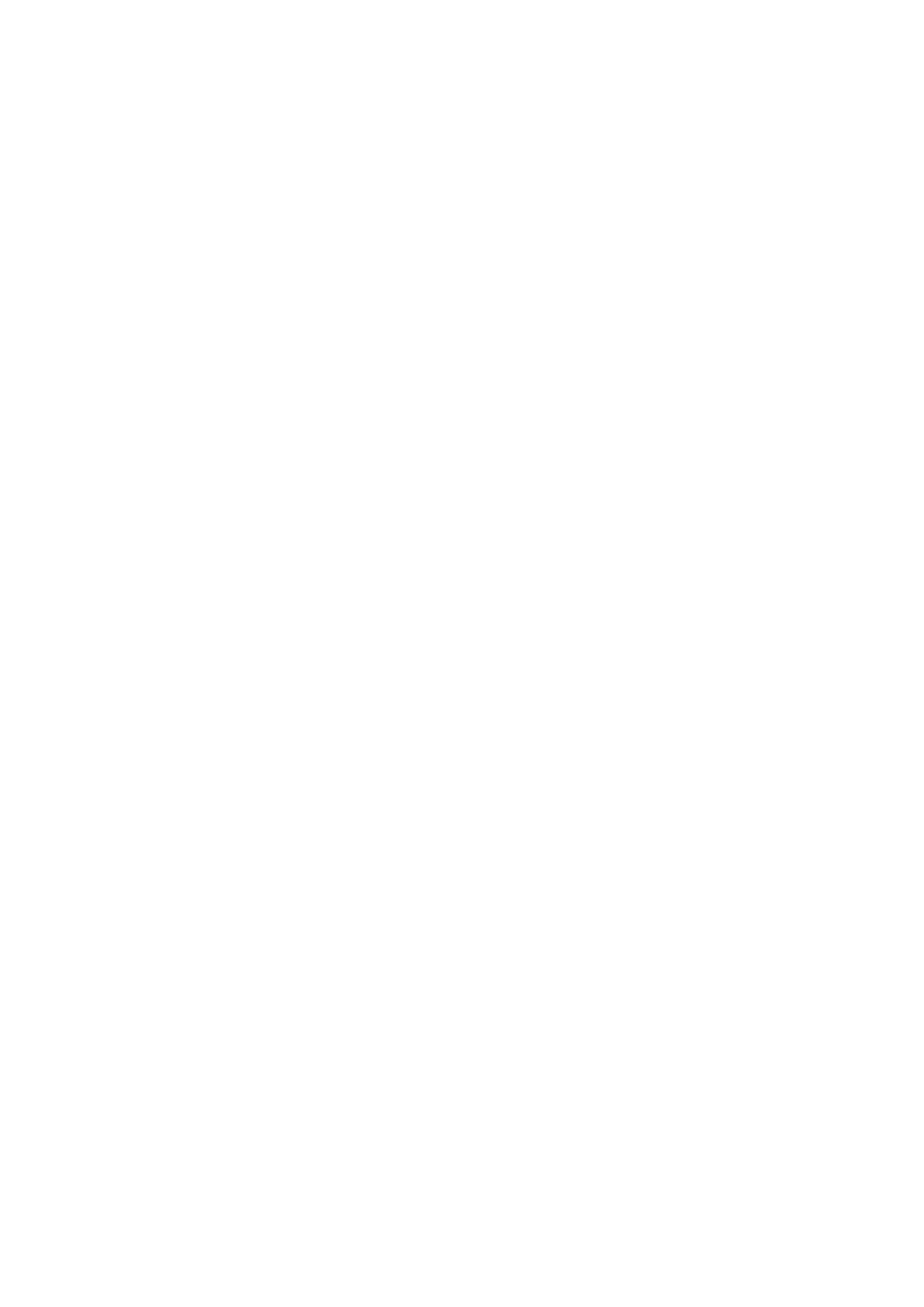ascertained, the compensation shall be determined in accordance with generally recognised principles of valuation and equitable principles taking into account the capital invested, depreciation, capital already repatriated, replacement value, currency exchange rate movements and other relevant factors. Compensation shall include interest at a normal commercial rate until the date of payment, shall be made without undue delay, be effectively realisable and be in a freely convertible currency. The investor affected shall have a right to review, under the law of the Contracting Party making the expropriation, by a judicial or other independent authority of that party of the amount of compensation and the legality of any such expropriation, nationalisation or comparable measure.

(3) Where a Contracting Party expropriates the assets of an investor in which investors of the other Contracting Party have a pecuniary interest, the provisions of paragraph (1) shall apply.

## **Article 7 Compensation for Other Losses**

The investors of one Contracting Party whose investments in the territory of the other Contracting Party have suffered losses due to a war or any other armed conflict, revolution, state of emergency or rebellion, which took place in the territory of the other Contracting Party shall be accorded by the latter Contracting Party treatment, as regards restitution, indemnification, compensation or other settlement, no less favourable than that which the latter Contracting Party accords investors of any State or, subject to its laws and regulations, to its own investors.

# **Article 8 Subrogation**

(1) In the event that either Contracting Party (or any agency, institution, statutory body or corporation designated by it) as a result of an indemnity it has given in respect of an investment or any part thereof makes payment to its own investors in respect of any of their claims under this Agreement, the other Contracting Party acknowledges that the former Contracting Party (or any agency, institution statutory body or corporation designated by it) is entitled by virtue of subrogation to exercise the rights and assert the claims of the investors which it has indemnified. The Subrogated right of claim shall not be greater than the original right or claim of the said investors.

(2) Any payment made by one Contracting Party (or any agency, institution, statutory body or corporation designated by it) to its investors shall not affect the right of such investors to make their claims against the other Contracting Party in accordance with Article 9, in case where the former Contracting Party elects not to exercise its subrogated rights or claims.

(3) In the case of subrogation as defined in paragraph (1) of this article, the investor shall not pursue a claim unless authorised to do so by the Contracting Party or its agency.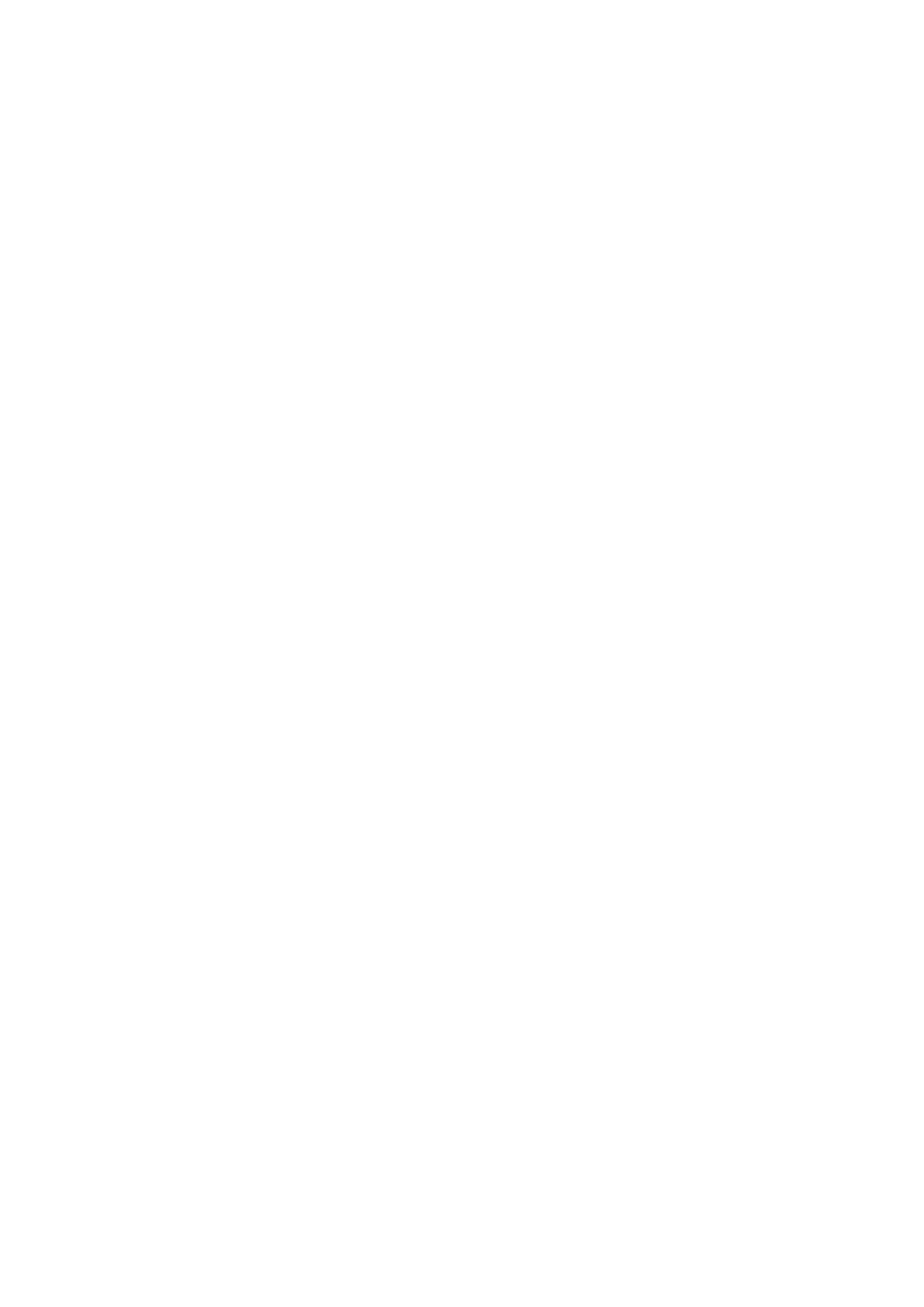# **Article 9 Free Transfer**

(1) Each Contracting Party shall grant to investors of the other Contracting Party the unrestricted transfer of investments and returns and in particular, though not exclusively, of

development of the investments; (a) the capital and additional sums necessary for the maintenance and

- (b) gains, profits, interest, dividends and other current income;
- (c) funds in repayment of loans within the scope of this Agreement;
- (d) royalties and fees;

(e) the proceeds from the total or partial sale or liquidation of an investment;

(f) compensation provided for in Articles 7 and 8;

g) the earnings of investors of one Contracting Party who are allowed to work in connection with an investment in the territory of the other.

(2) Transfers shall be effected without delay in a freely convertible currency and in accordance with the procedures established by the Contracting Party in whose territory the investment was made, which shall not impair the substance of the rights set forth in this Article. Unless otherwise agreed by the investor, transfers shall be made at the normal applicable exchange rate at the date of the transfer.

# **Article 10 Consultation**

The Contracting Parties shall consult at the request of either of them on matters concerning the interpretation or application of this Agreement.

# **Article 11 Application of Other Rules**

If the provisions of law of either Contracting Party or obligations under international law existing at present or established hereafter between the Contracting Parties in addition to the present Agreement or if any agreement between an investor of one Contracting Party and the other Contracting Party contain rules, whether general or specific entitling investments by investors of the other Contracting Party to a treatment more favourable than is provided for in the present Agreement, such rules shall, to the extent that they are more favourable, prevail over the present Agreement.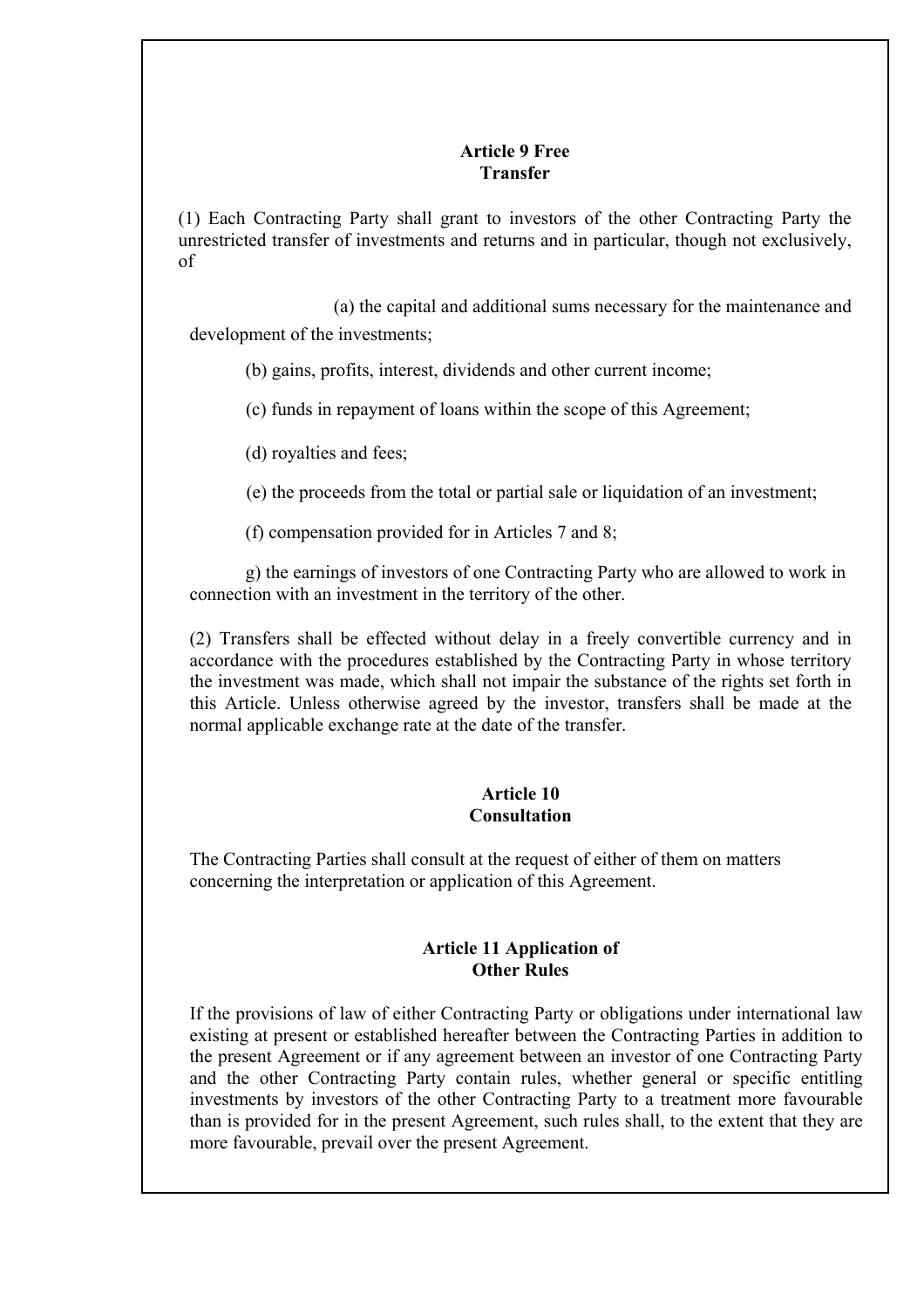# **Article 12 Disputes between a Contracting Party and an Investor of the other Contracting Party**

(1) Any legal dispute which arises within the terms of this Agreement concerning an investment between a Contracting Party and an investor of the other Contracting Party shall, as far as possible, be settled amicably through negotiations between the parties to the dispute.

(2) If these negotiations do not result in a solution within six months from the date on which the dispute was raised by either party, the dispute may be submitted either:

(a) to the competent court or tribunal of the Contracting Party in whose territory the investment was made; or

(b) to international arbitration in accordance with the provisions of paragraph (3) of this Article.

Once the dispute has been submitted or agreement has been reached to submit a dispute to the competent court or tribunal of the Contracting Party in whose territory the investment was made or to international arbitration, the election of one or the other procedure will be final.

(3) In the case of international arbitration, unless the parties to the dispute agree otherwise, the dispute shall be submitted to either:

(a) The International Centre for the Settlement of Investment Disputes (ICSID) created by the Convention on the Settlement of Investment Disputes between States and Nationals of other States opened for signature in Washington on 18 March 1965; or,

(b) If both parties to the dispute agree, arbitration under the Arbitration Rules of the United Nations Commission on International Trade Law as then in force.

(4) Paragraph (3) of this Article shall not constitute, by itself, the consent of the Contracting Party required in Article 25(1) of the Convention on the Settlement of Investment Disputes opened for signature in Washington on 18 March 1965.

(5) If international arbitration is agreed to, the arbitral tribunal shall decide in accordance with the provisions if this Agreement, the laws of the Contracting Party involved in the dispute, including its laws on conflict of laws, the terms of \*any specific agreement concluded in relation to the investment from which the dispute arose and the relevant principles of international law.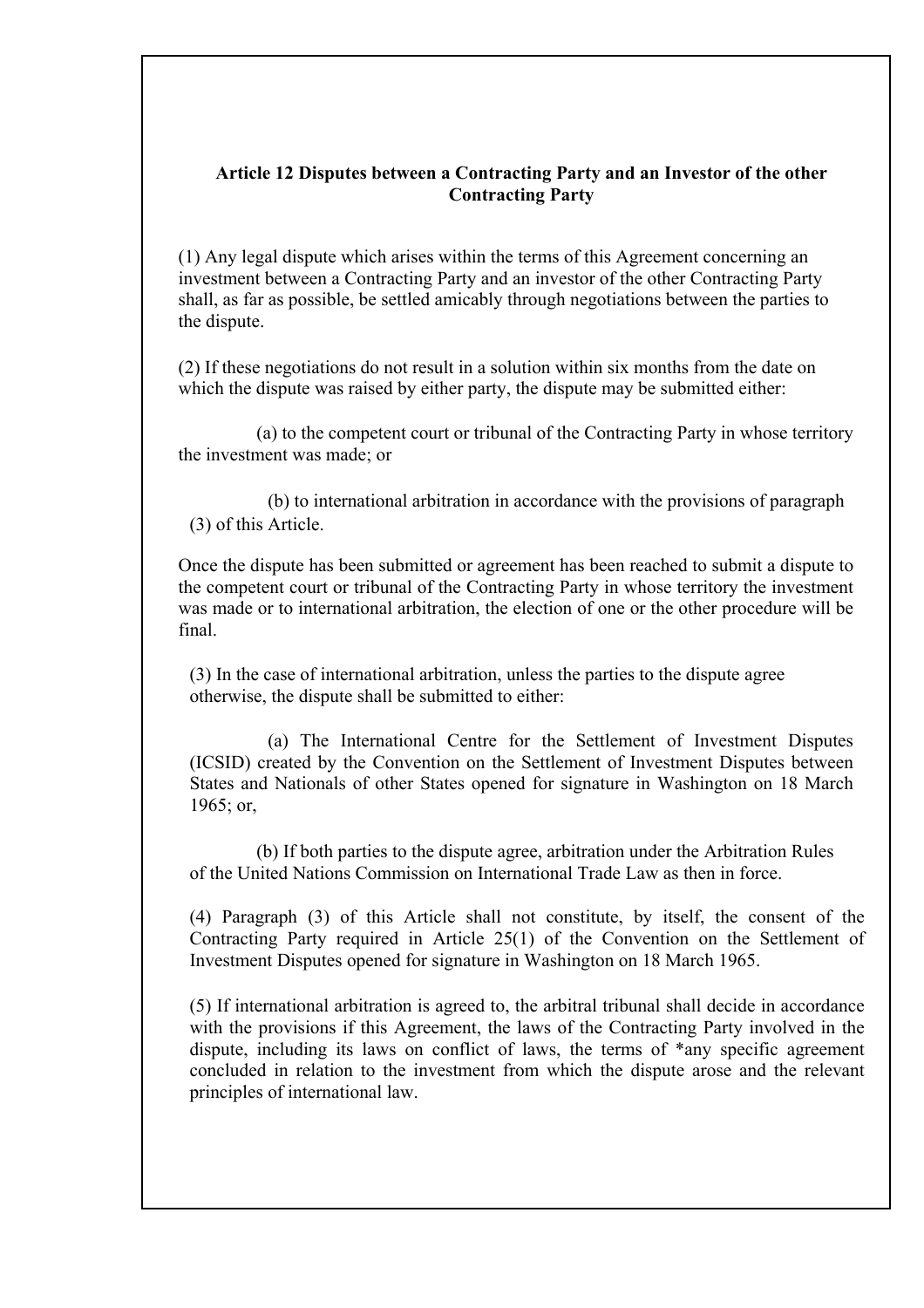(6) The decision of the competent court or tribunal, or of the arbitral tribunal, as the case may be, shall be final and binding for the parties to the dispute. Each Contracting Party shall give effect to these decisions in accordance with its laws.

## **Article 13 Disputes between Contracting Parties**

(1) The Contracting Parties shall endeavour to resolve any difference between them regarding the interpretation or application of the provisions of this Agreement by friendly negotiations.

(2) If the difference cannot thus be settled within six months following the date of notification of the difference, either Contracting Party may submit it to an Ad-hoc Arbitral Tribunal in accordance with this Article.

(3) The Arbitral Tribunal shall be formed by three members and shall be constituted as follows: within two months of the notification by a Contracting Party of its wish to settle the dispute by arbitration, each Contracting Party shall appoint one arbitrator. These two members shall then, within thirty days of the appointment of the last one, agree upon a third member who shall be a national of a third country and who shall act as the Chair. The appointment of the Chair shall be approved by the Contracting Parties within thirty days of that person's nomination.

(4) If, within the time limits provided for in paragraph (2) and (3) of this Article the required appointment has not been made or the required approval has not been given, either Contracting Party may request the President of the International Court of Justice to make the necessary appointments. If the President of the International Court of Justice is prevented from carrying out the said function or if that person is a national of either Contracting Party, the appointments shall be made by the Vice-President, and if the latter is prevented or if that person is a national of either Contracting Party, the appointments shall be made by the most senior Judge of the Court who is not a national of either Contracting Party. The third member appointed in accordance with this paragraph shall not be a national of either Contracting Party, and shall act as the Chair.

(5) The Tribunal shall reach a written decision by a majority vote and shall determine its procedure.

(6) Each Contracting Party shall bear the cost of the arbitrator it has appointed and of its representation in the arbitral proceedings. The cost of the Chairman and the remaining costs shall be borne in equal parts by the Contracting Parties unless agreed otherwise.

(7) The decisions of the Arbitral Tribunal shall be final and binding on both **Parties**